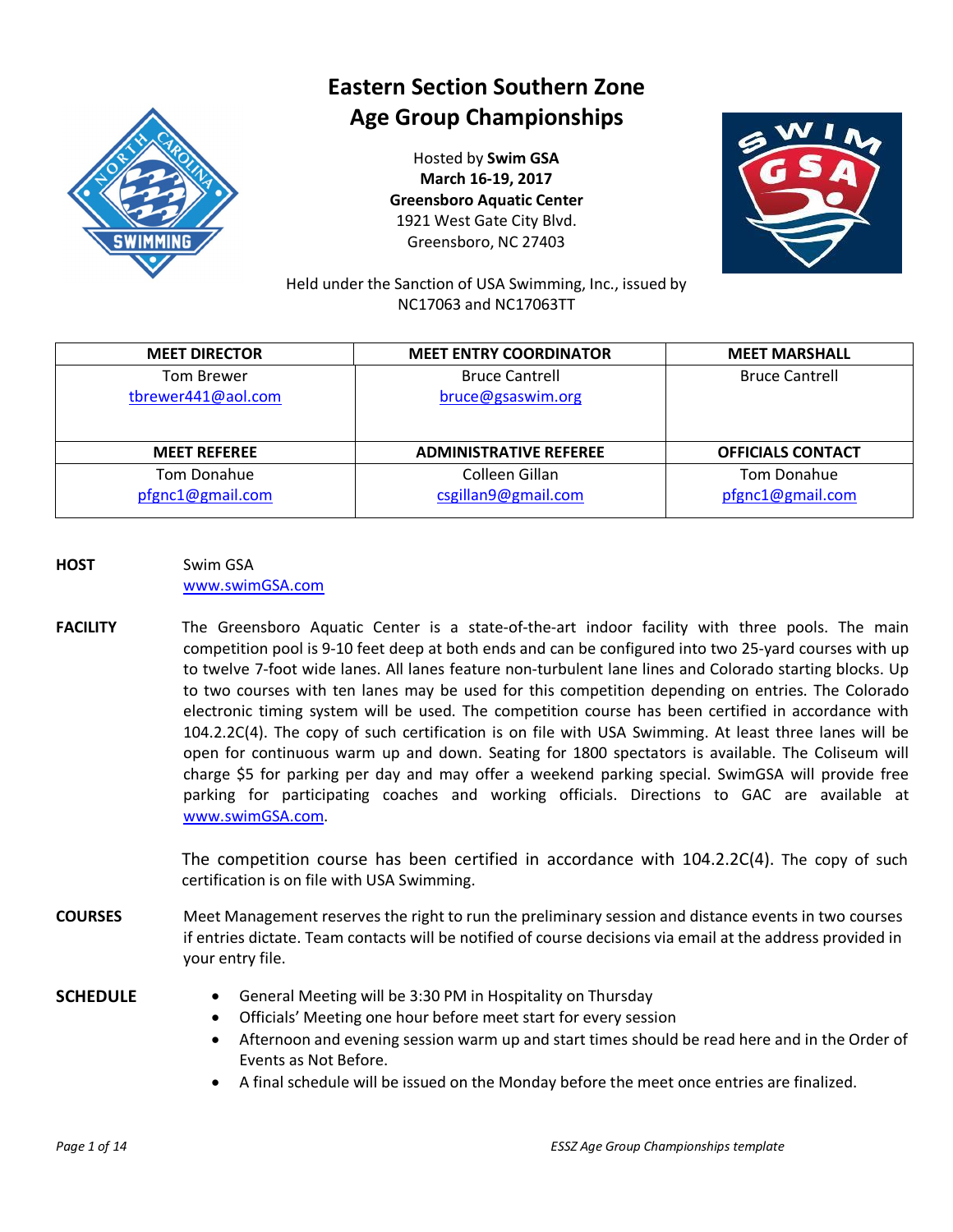| Session        | Day                           | Warm Ups | <b>Meet Starts</b> | Age Group    |
|----------------|-------------------------------|----------|--------------------|--------------|
| 1              | <b>Thursday Timed Finals</b>  | 3:00 PM  | 4:30 PM            | 11-12, 13-14 |
| $\overline{2}$ | <b>Friday Preliminaries</b>   | 7:30 AM  | 8:45 AM            | 11-12, 13-14 |
| 3              | Friday Afternoon              | 1:00 PM  | 1:45 PM            | 10&Under     |
| 4              | <b>Friday Finals</b>          | 5:00 PM  | 5:45 PM            | 11-12, 13-14 |
| 5              | <b>Saturday Preliminaries</b> | 7:30 AM  | 8:45 AM            | 11-12, 13-14 |
| 6              | Saturday Afternoon            | 1:00 PM  | 1:45 PM            | 10&Under     |
| 7              | Saturday Finals               | 5:00 PM  | 5:45 PM            | 11-12, 13-14 |
| 8              | <b>Sunday Preliminaries</b>   | 7:30 AM  | 8:45 PM            | 11-12, 13-14 |
| 9              | Sunday Afternoon              | 1:00 PM  | 1:45 PM            | 10&Under     |
| 10             | <b>Sunday Finals</b>          | 5:00 PM  | 5:45 PM            | 11-12, 13-14 |

#### **ELIGIBILITY AGE GROUP SECTIONAL**

Open to the members of the Eastern Section of the Southern Zone—USA Swimming registered clubs that are in good standing with the Section and USA Swimming registered swimmers. All USA Swimming registered clubs in the following LSCs are eligible to join the Eastern Section: Georgia, Kentucky, Mississippi, North Carolina, South Carolina, Southeastern and West Virginia. There will be on deck Eastern Section of the Southern Zone registration for teams wishing to join. Entries from swimmers from non-member clubs may be accepted into the meet but, prior to entry deadline, must pay the \$45 club registration fee. This fee may be paid with entry fees with a separate check made payable to North Carolina Swimming Region Fund. Teams must register prior to the start of competition on Thursday afternoon.

All swimmers must be members of USA Swimming. Each club is responsible for the proper registration of its swimmers and coaches. The person signing the entry form accepts all responsibility for compliance. Each coach attending the meet must be listed on the coach contact form. All coaches must be properly certified members of USA Swimming throughout the meet. If a swimmer attends the meet without a coach, he or she must arrange to be supervised by a USA Swimming member coach from another team. There will be no on deck USA Swimming registration available at this meet.

**ENTRY TIME STANDARDS AND**  All swimmers must have met the current age group sectional time standards in short course yards or long course meters in EACH event entered. Times must have been achieved within approximately 18 months prior to the entry deadline of the current meet.

**QUALIFYING PERIOD**

Disabled swimmers are eligible to compete in the 50, 100, and 200 events. They will swim the 50's during the 100 able-bodied 100 events, 100's during the 200 events, and 200's during the 400 events. The swimmers will swim in their correct age groups. The following events will be offered: 50 and 100 Free, Breast, Back, and Fly. The 200 Free will be offered during the 400 Free, and the 200 IM will be offered during the 400 IM. Disabled swimmers must meet the "Emerging" Qualifying Time in their classification to participate in the meet. Time standards are on the U.S. Paralympics website.

The qualifying period for the current meet is **September 1, 2015 until March 6, 2017.**

Swimmers must enter in the course in which they achieved the time standard (SCY/LCM). Swimmers will be seeded in the order SCY/LCM. Faster times achieved after the entry deadline will not be accepted as updates to previously entered times.

**PROOF OF TIMES** Swimmers who enter an event without a provable qualifying time and who do not equal or better the Eastern Section Southern Zone Age Group Championship qualifying time for that event at the championship meet must be able to prove that they have previously achieved the qualifying time. Swimmers unable to provide proof-of-time will be assessed a \$25 fine for each event they cannot provide. Proof of times is due by May 1. Fines are doubled to \$50 per occurrence regardless of provability after May 1. The only acceptable proof-of-time will be the USA Swimming SWIMS database.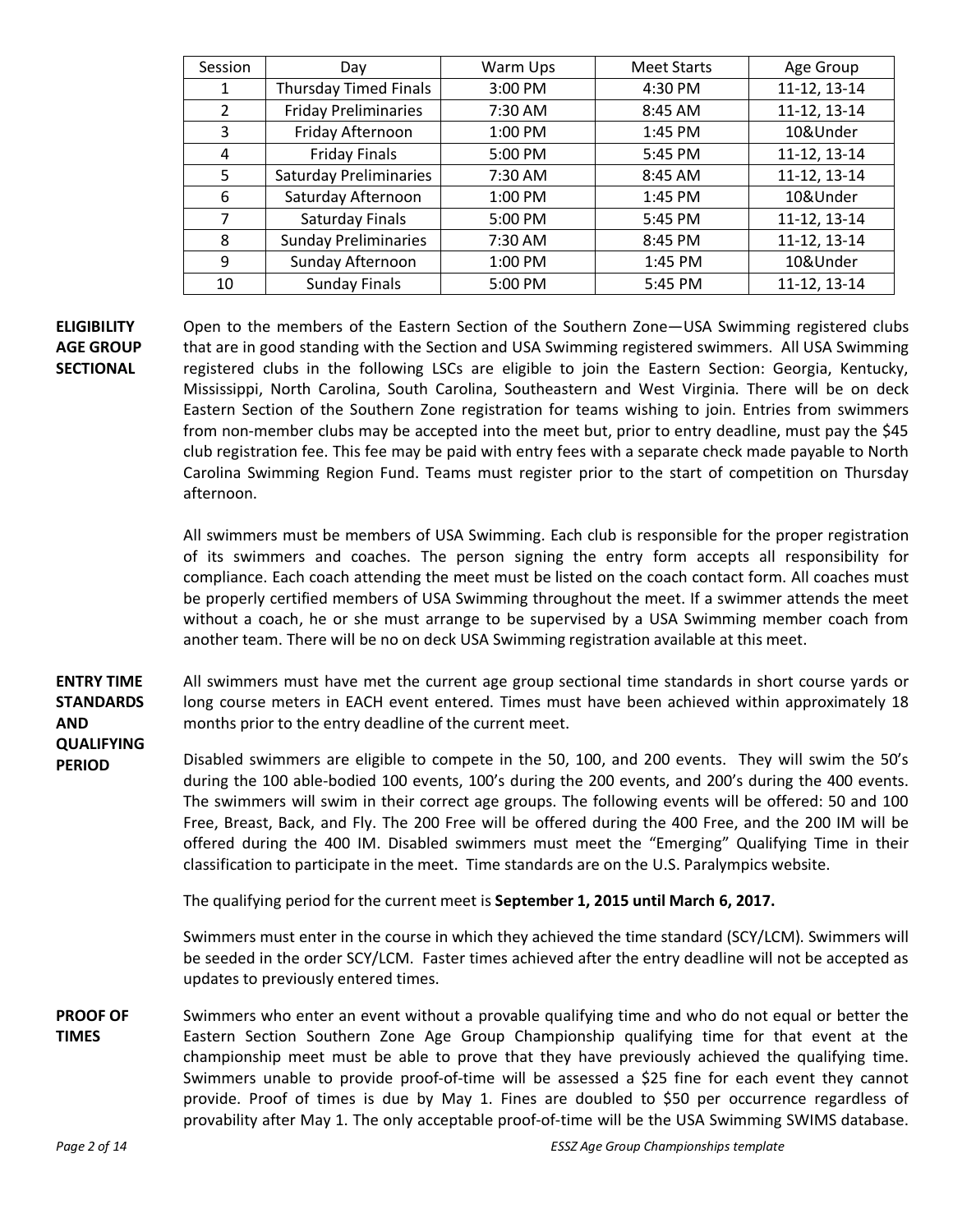In the event a swimmer does not pay this fine, neither the swimmer nor the swimmer's team will be eligible to enter future Eastern Section Southern Zone Championships until the fee is paid. Teams with outstanding fines should come prepared to pay prior to participation in the meet. Fines will be deposited with no further need of proofs from those previous meet. All fines collected go to the ESSZ Travel Fund.

#### **ENTRIES DEADLINES AND PAYMENT** Entry files must be submitted via email to [meetentries@gsaswim.org](mailto:meetentries@gsaswim.org) and are due **Tuesday, March 7, 2017 by 6:00 PM EST.** Team Roster

A TM events file will be available from the Meet Director or on [www.swimGSA.com](http://www.swimgsa.com/) by January 15.

Entry fees must be paid with cash or check made payable to Swim GSA. **CHECKS, COACH CONTACT FORM, AND ENTRY SUMMARY/RELEASE** must be mailed to Swim GSA, P. O. Box 10085, Greensboro, NC 27404 or delivered to meet management for entries to be considered complete. Any alternate payment arrangements must be negotiated with the Meet Director.

**ENTRY VERIFICATION** An email will be sent to the person submitting the entry confirming receipt of the entry file within 48 hours of receipt.

> A psych sheet will be issued to the person submitting the entry by 3:00 PM on Thursday after the entry deadline. This person is responsible for sharing the psych sheet with other coaches or parents on his/her team. Coaches have until 6:00PM on Friday to identify any missing entries, time corrections, or other entry errors and email corrections to the entry coordinator at [meetentries@gsaswim.org](mailto:meetentries@gsaswim.org) . Entries received or changes requested after this point will be considered late and accepted only at the discretion of the Meet Referee and as described below in "Late Entries".

**ENTRY LIMIT** Swimmers may enter as many events as desired but may swim a maximum of three (3) individual events per day. Swimmers are further limited to swimming eight (8) individual events for the meet. The swimmer is responsible for scratching from oversubscribed events. The Admin Referee must receive scratches prior to the start of the session in which the event is scheduled or it will count toward a swimmer's event limit. Otherwise, swimmers will be automatically scratched or DQed from the events that put them over the daily or meet limit. DQs and DFSs will count towards a swimmer's event limit.

> Each team will be limited to two (2) scoring relay teams per event, but may enter as many relay teams as desired.

| <b>ENTRY FEES</b> | Make checks payable to SWIM GSA |                     |  |
|-------------------|---------------------------------|---------------------|--|
|                   | <b>Individual Event</b>         | $$10.00$ per event  |  |
|                   | Relays                          | \$15.00 per relay   |  |
|                   | <b>NC Travel Surcharge</b>      | \$3.00 per swimmer  |  |
|                   | <b>Facility Surcharge</b>       | \$20.00 per swimmer |  |
|                   | Time Trials events              | \$10.00 per event   |  |
|                   | Late Entry Fee (double)         | \$20.00/\$30.00     |  |

**LATE ENTRIES** Late entries for events will be accepted at the meet at the discretion of the Meet Referee on a first come/first served basis only if open lanes are available and will be seeded with NT. No additional heats will be created for late entries. Late entries will be accepted at the meet up until 30 minutes prior to the start of each session. Late entry fees will be doubled for individual and relay events and payment is due in cash at sign up. Late entered swimmers must present proof of current USA Swimming registration if they are not already entered in the meet. No on deck registration will be available.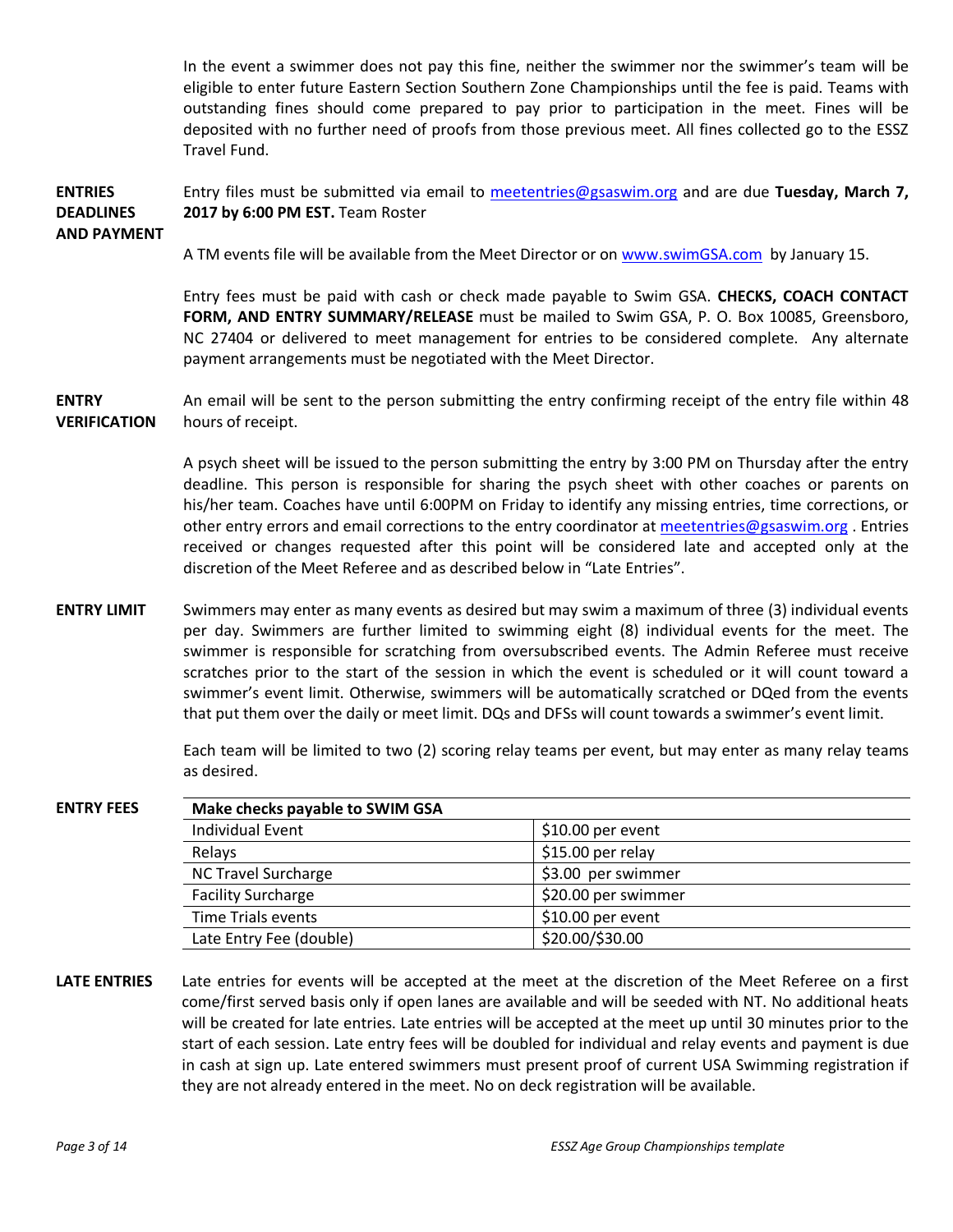- **RULES** This meet will be conducted in accordance with the current USA Swimming Rules and Regulations, except where rules therein are optional and exceptions are stated.
- **SAFE SPORT** Coaches are advised to supervise their swimmers closely at all times. Swimmers may be dropped off only in designated safe areas. Swimmers are not permitted in work out rooms, storage rooms, meeting rooms, or control rooms. No glass containers or bottles are allowed inside the facility at any time. No running or horseplay will be tolerated. Anyone failing to comply with a safety request may forfeit his or her privilege to participate. Teams should monitor their swimmers' behavior at all times.

Use of audio or visual recording devices, including a cell phone, is not permitted in changing areas, restrooms, or locker rooms. Main locker rooms are reserved for participating swimmers only.

Deck changes are prohibited.

Any swimmer entered in the meet, unaccompanied by a USA Swimming member coach, must be certified by a USA Swimming member coach as being proficient in performing a racing start or must start each race from within the water. It is the responsibility of the swimmer or the swimmer's legal guardian to ensure compliance with this requirement. The swimmer must also declare to the Meet Director a coach of record and who will represent the swimmer at the meet.

Operation of a drone, or any other flying apparatus, is prohibited over the venue (pools, athlete/coach areas. Spectator areas, and open ceiling locker rooms) any time athletes, coaches, officials, and or/ spectators are present. Exceptions may be granted with prior written approval by the Vice President of Program Operations.

Only swimmers, properly certified officials and coaches, and meet volunteers will be allowed on deck. No spectators will be allowed on deck at any time.

- **BREAKS** Breaks will be taken during the afternoon sessions and the finals session to present awards. The procedure will be announced at the General Meeting. Other breaks may be inserted at the discretion of the Meet Referee.
- **SEEDING** The conforming time standard for this meet is short course yards (SCY). Swimmers who have achieved the LCM cut must enter with that time. Swimmers will be seeded in the order of SCY/LCM. Swimmers will be seeded and swim from slowest to fastest unless otherwise indicated. Heats and events may be combined at the discretion of the Meet Referee.

**CHECK IN DEADLINES**

A positive check-in, located at clerk of course, will be required for the following events:

- · 1650 Free, 1000 Free, 500 Free
- · 400 IM
- · 11-12 200 Fly, 200 Breast, 200 Back

Swimmers must check-in by the deadline listed in the "Meet Schedule and Deadline Summary" or they will NOT be seeded into the event. Any swimmer who checks in, is seeded into the event, and fails to compete in the event will be barred from his/her next individual event.

| Event                | Dav      | <b>Check In Deadline</b> | <b>Relay Cards Due</b> |
|----------------------|----------|--------------------------|------------------------|
| 13-14 800 Free Relay | Thursday |                          | $4:00 \text{ PM}$      |
| 11-12 400 IM         | Thursday | $3:45$ PM                |                        |
| 11-14 1000 Free      | Thursday | $3:45$ PM                |                        |
| 13-14 400 IM         | Fridav   | $8:00$ AM                |                        |
| 11-12 200 Back       | Friday   | $8:00$ AM                |                        |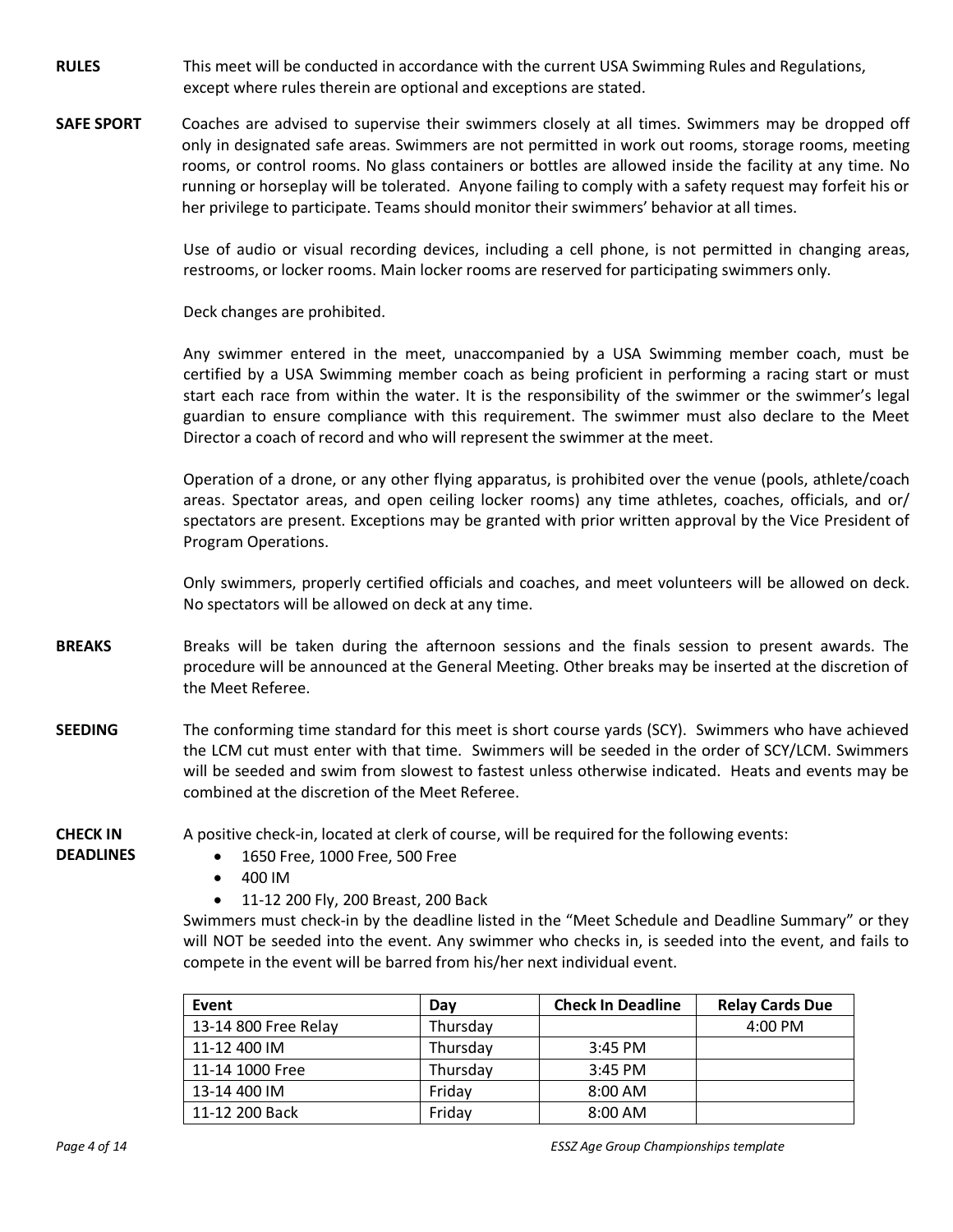| 13-14 400 Free Relay   | Friday   |         | 9:30 AM   |
|------------------------|----------|---------|-----------|
| 11-12 200 Free Relay   | Friday   |         | $9:30$ AM |
| 11-12 500 Free         | Saturday | 8:00 AM |           |
| 13-14 500 Free         | Saturday | 8:00 AM |           |
| 11-12 200 Medley Relay | Saturday |         | 9:30 AM   |
| 13-14 400 Medley Relay | Saturday |         | 9:30 AM   |
| 10&U 500 Free          | Saturday | 1:30 PM |           |
| 10&U 200 Medley Relay  | Saturday |         | 2:00 PM   |
| 11-12 200 Fly          | Sunday   | 8:00 AM |           |
| 11-12 200 Breast       | Sunday   | 8:00 AM |           |
| 11-14 1650 Free        | Sunday   | 8:15 AM |           |
| 10&U 200 Free Relay    | Sunday   |         | 2:00 PM   |

**SCRATCH RULE AND PENALTIES** Any swimmer not planning to swim at night in finals must scratch with the Admin Referee within 30 minutes after the results are announced so those swimmers who would like to swim again may do so. The penalty for failure to compete in a championship final or consolation final is disqualification from the remainder of the meet (USA Swimming Rule 206.5.9). Swimmers who have indicated that they may scratch ("intent to scratch") must confirm the scratch within 30 minutes after the conclusion of their last individual event of the day. **On Sunday, any swimmer checked in for a championship or consolation final in an individual event who fails to compete in said event will be barred from further competition and fined \$25.00 for each event not swum.** Any positively checked-in swimmer missing a deck-seeded event will be barred from their next individual event. There is no penalty for not swimming in a non-deck-seeded preliminary event.

**FORMAT 10 & Under Events:** All 10&U events will be conducted as timed finals.

· 500 Free will be deck seeded after positive check-in. It will swim fastest to slowest alternating girls/boys.

**11-12 Events:** All 11-12 events will be conducted as prelim/finals except for the 200 Back, 200 Breast, 200 Fly, 500 Free, 1000 Free, 1650 Free, and 400 IM.

- · 200 Back, 200 Breast, 200 Fly will be conducted as timed finals. The events will be deck seeded after positive check-in. The fastest heats (10 swimmers) of positively checked in swimmers will swim during finals. Other heats will swim in the preliminary sessions slowest to fastest. No AM/PM option is available.
- · 500 Free will be conducted as timed finals. These events will be deck seeded after positive check-in. The fastest heat (10 swimmers) of positively checked in swimmers will swim during finals. Other heats will swim in the preliminary session fastest to slowest. No AM/PM option is available.
- · 400 IM will be conducted as timed finals. These events will be deck seeded after positive checkin. Heats will swim fastest to slowest.

**13-14 Events:** All 13-14 individual events will be conducted as prelim/finals events except for the 1000 and 1650 Freestyles.

· 500 Free and 400 IM will be deck seeded after positive check-in. The preliminary heats will be circle seeded (fastest **three** heats). Preliminaries will swim with the fastest four heats of girls swimming slowest to fastest, followed by the fastest four heats of boys swimming slowest to fastest, followed by all remaining heats swimming fastest to slowest alternating girls/boys. Swimmers will need to provide lap counters for the 500 Free and may be asked to provide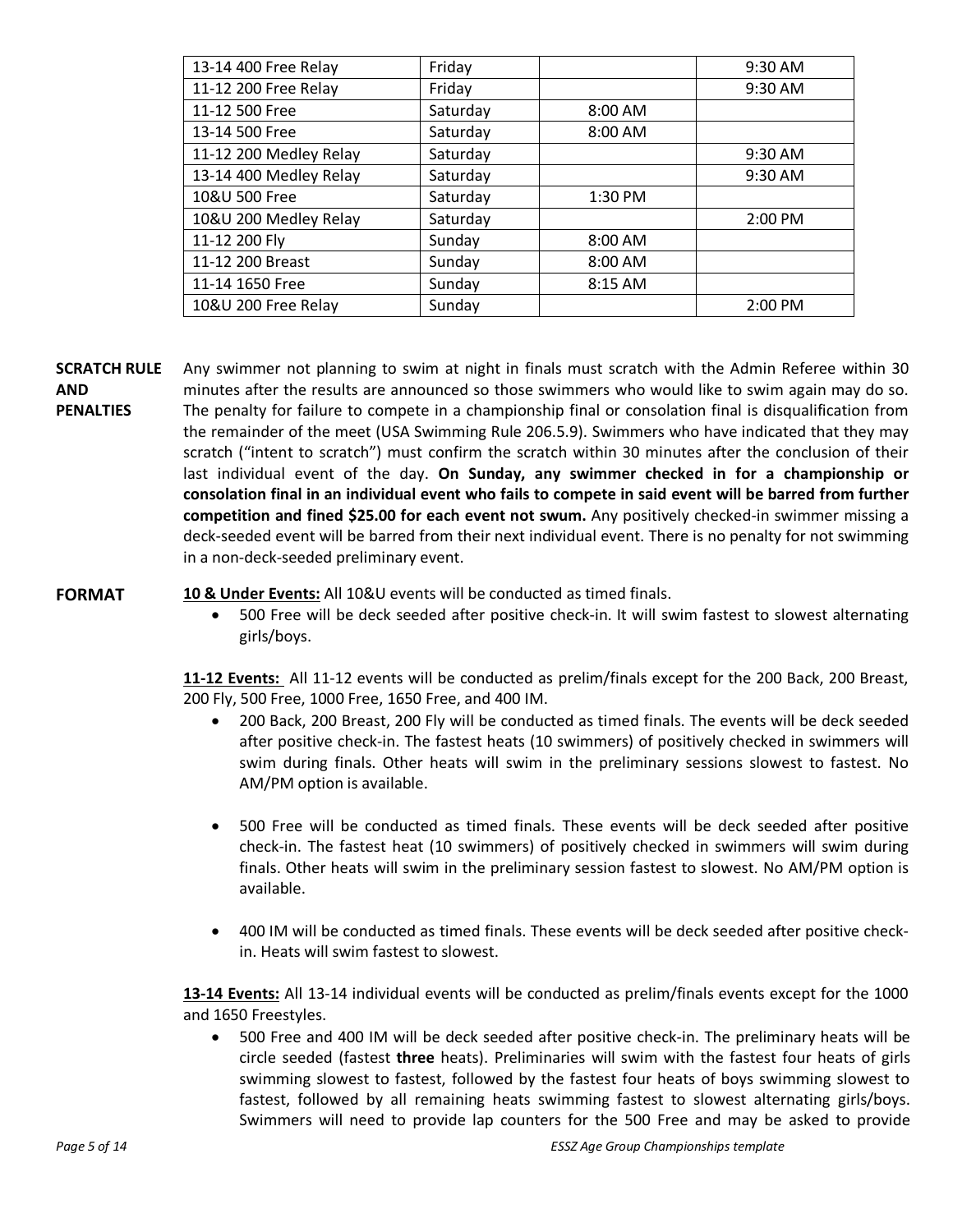timers.

**1000 Free 11-14** – These events will be conducted as a timed final and deck seeded after positive checkin. Heats will swim fastest to slowest. Results will be scored as 11-12 and 13-14. Swimmers must provide their own timers and lap counters.

**1650 Free 11-14** – These events will be deck seeded after positive check-in. The fastest heat (10 swimmers) of positively checked in swimmers regardless of age will swim during finals. Remaining heats will swim in prelims fastest to slowest, alternating girls/boys. No AM/PM option will be available. Results will be scored as 11-12 and 13-14. Swimmers must provide their own timers and lap counters.

**Finals -** There will be an A Championship Final (fastest 10 qualifiers) and a B Consolation Final (next fastest 10 qualifiers) for all prelim/final events. The B Final will swim before the A Final. A Finalists are invited to the Ready Room five minutes before their event for parading. B Finalists should report to the blocks. Alternates should report to the starter prior to the beginning of the event and will be seeded into the B Final should no shows occur.

**Relays -** Timed Finals for all age groups. Relays will be swum during preliminaries on Friday and Saturday. Teams must provide their own timers for the 800 Free Relay.

For all preliminary and timed finals events, the Meet Referee will decide the number and assignment of courses. If two courses are used, genders will not be alternated.

**SCORING** Individual events: 11-9-8-7-6-5-4-3-2-1. Finalists must attain the ESSZ time standard for the individual event in order to score team or individual points.

Relay events: 22-18-16-14-12-10-8-6-4-2 (only two relays can score per team.)

**AWARDS** Award breaks will be scheduled and announced at the General Meeting.

Individual Events :  $1<sup>st</sup> - 10<sup>th</sup>$  place medals Relays:  $1<sup>st</sup> - 3<sup>rd</sup>$  place medals Individual High Point: Plaques for highest scoring girl and boy in each age group- 10&Under, 11-12, 13-14 Team Awards: Plaques for First through Sixth place teams with highest combined scores.

Teams must collect awards prior to departing the meet.

- **RESULTS** Results will be posted on **[www.swimGSA.com](http://www.swimgsa.com/)** within 24 hours of the meet's conclusion and teams will be emailed results. Results will be available on Meet Mobile once events are concluded and processed and pending facility internet connectivity.
- **WARM-UP** In accordance with USA Swimming guidelines, there will be a published warm-up procedure for all swimmers and coaches attending the meet The Marshals will ensure all teams, coaches and swimmers follow all warm-up procedures. Meet Management reserves the right to change warm-up times according to the number of entries. During the competition, there will be at least 3 lanes available for continuous warm-up/cool down. There will be no diving or horseplay in this area.

Swimmers will enter the pool feet first except in lanes that are designated for one way race starts under the direct supervision of a USA Swimming certified coach.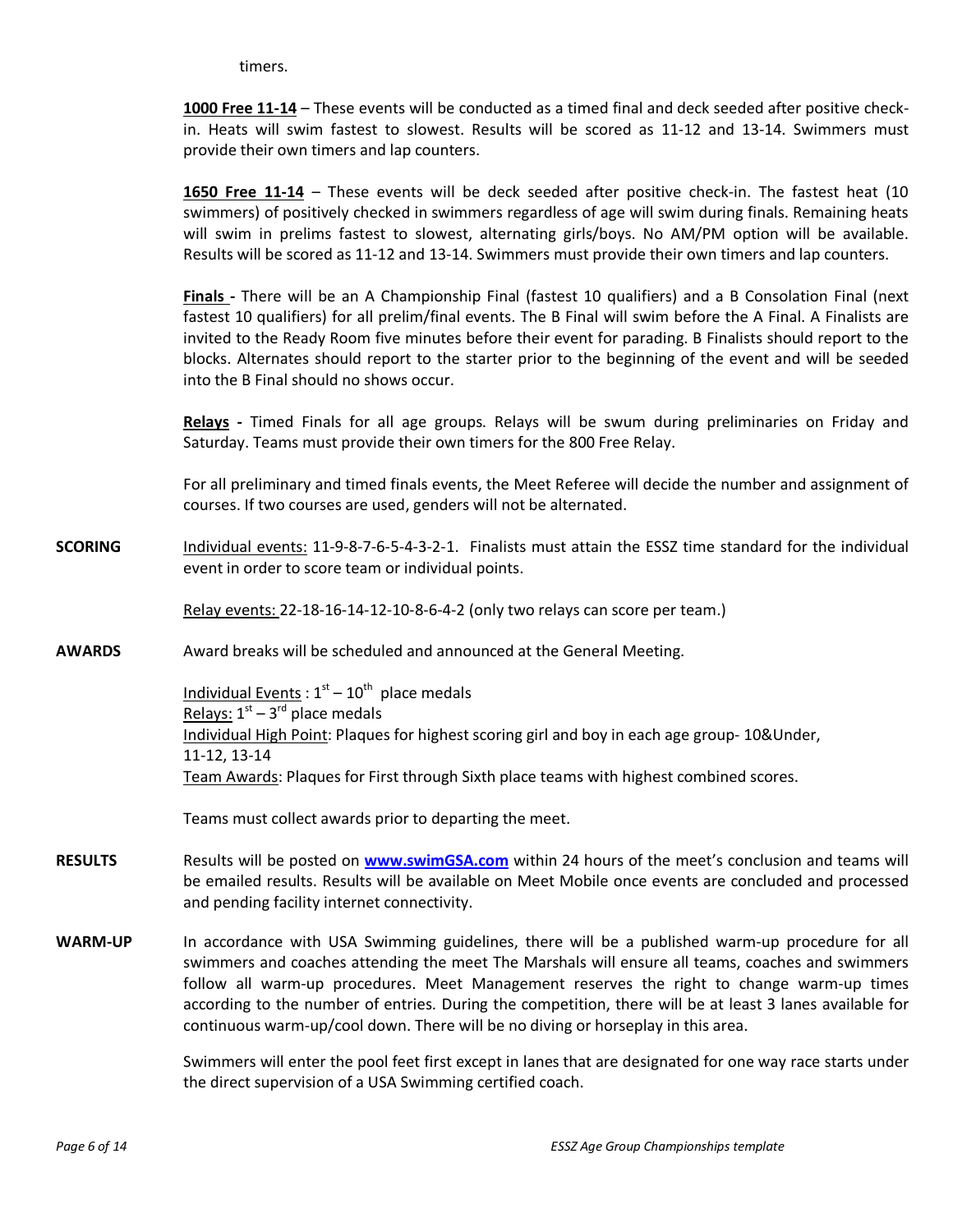**TIME TRIALS** Time Trials will be offered for 11-14 year olds after all preliminary and finals sessions, time permitting, and at the discretion of the Meet Referee. Time Trials count toward a swimmer's daily event limit but not toward his meet event limit. A swimmer wishing to add a Time Trial must ensure that his daily event limit is not exceeded and must scratch if necessary with the Admin Referee from an event so as not to exceed the daily or meet limits. "No Shows" and "Declared False Starts" count toward a swimmer's daily event limit.

#### Sign-up Deadlines:

- · 10:30 AM for post preliminary Time Trials
- · 6:00 PM for post-finals Time Trials

The 1650 and 1000 Frees may be Time Trialed after one Preliminary session to be determined by the Meet Referee and announced at the General Meeting.

The order of events will be as follows: Current day's events, followed by next day's events, etc., finishing with the previous day's events. On the day that distance free time trials are offered, they will be the last events of the session.

Time Trials will cost \$10.00 per individual event payable in cash at sign-up. Swimmers must provide their own timers and lap counters. Time Trials will commence within 15 minutes of the end of the session and may be run in two pools at the Meet Referee's discretion.

- **GENERAL**  The General Meeting will be held at 3:30 PM on Thursday in Hospitality.
- **MEETING**
- **COACHES** All coaches on deck must be registered and certified with USA Swimming. Deck Pass is acceptable proof of USA Swimming membership. Meet Management will require all coaches to show proof of certification/registration upon arrival. Coaches should display meet credentials prominently all times while on deck. There will be a coaches' meeting on Thursday (refer to Meeting Summary) and at other times at the discretion of the Meet Referee. Meet Management requests at least one coach representative from each team at the coaches' meetings.
- **TIMERS** Volunteer timers from visiting teams are welcome.
- **OFFICIALS** Officials will be required to show proof of current USA Swimming membership and certification. Deck Pass is acceptable proof of USA Swimming membership. There will be an officials' meeting at 3:45 PM on Thursday and 1 hour prior to each following session. We welcome all certified officials on deck. If you are able to help please contact the Meet Referee.

**National Officials Evaluations**: This meet has applied as an Officials Qualifying Meet for N2 all positions and N3 S&T, N3 Initials for selected positions by USA Swimming. Officials wishing to be evaluated may submit an application to Meet Referee. Evaluation requirements and applications can be found at USASwimming.org.

Officials requesting an assigned position must contact the Meet Referee by February 1.

Uniform for this meet is white over navy with white shoes. Long pants and skirts are preferred for finals.

**MEET COMMITTEE** A meet committee will be formed consisting of two coaches and two swimmers selected at random, plus the Meet Referee, Meet Director, and Eastern Section of the Southern Zone Chairman or his/her designee.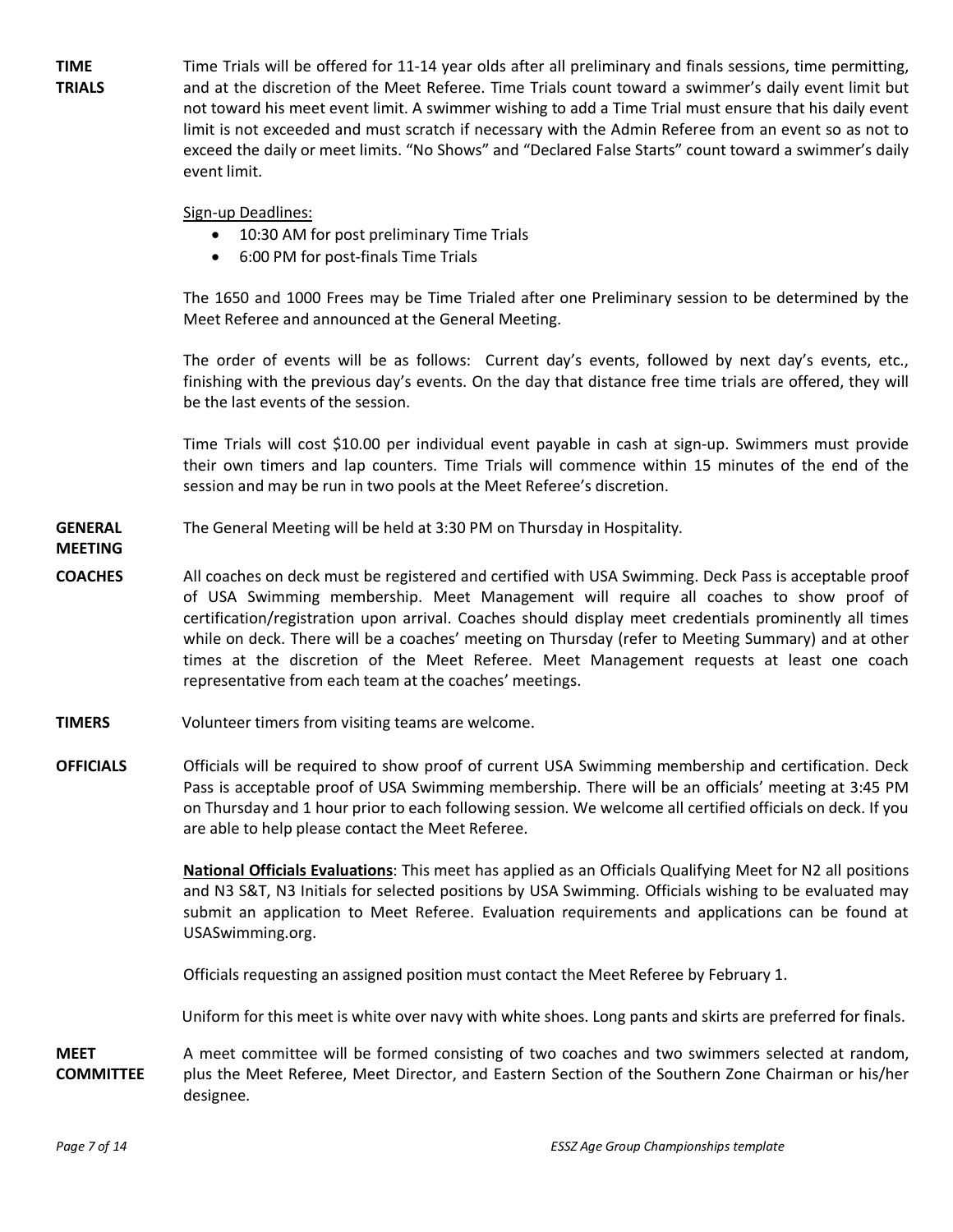**HOSPITALITY/ CONCESSIONS** There will be a hospitality area open to all coaches and officials. Concessions are available for sale in the lobby.

- **SWIMMERS WITH DISABILITIES** The ESSZ and host team welcome all swimmers with disabilities as described in the USA Swimming Rules and Regulations, Article 105, to participate in our meets. Coaches entering swimmers with disabilities that require any accommodations are required to provide advance notice in writing to the Meet Director by the entry deadline accompanying their meet entry file, including the need for any personal assistants required and/or registered service animals. Failure to provide advance notice may limit the host's ability to accommodate all requests.
- **BAD WEATHER** In the event of bad weather or an "Act of God", meet management will make the final decision as to how to proceed safely with the meet. This may include delay or cancellation of a session(s).
- **COMMENTS** Any comments regarding the conduct of the meet or problems that are not resolved in a satisfactory fashion should be communicated in writing to the ESSZ Chair.
- **TRAVEL INFO** The Greensboro area is served by the Piedmont Triad International Airport (PTI). The airports in Charlotte (CLT) and Raleigh-Durham (RDU) are within 90 minutes.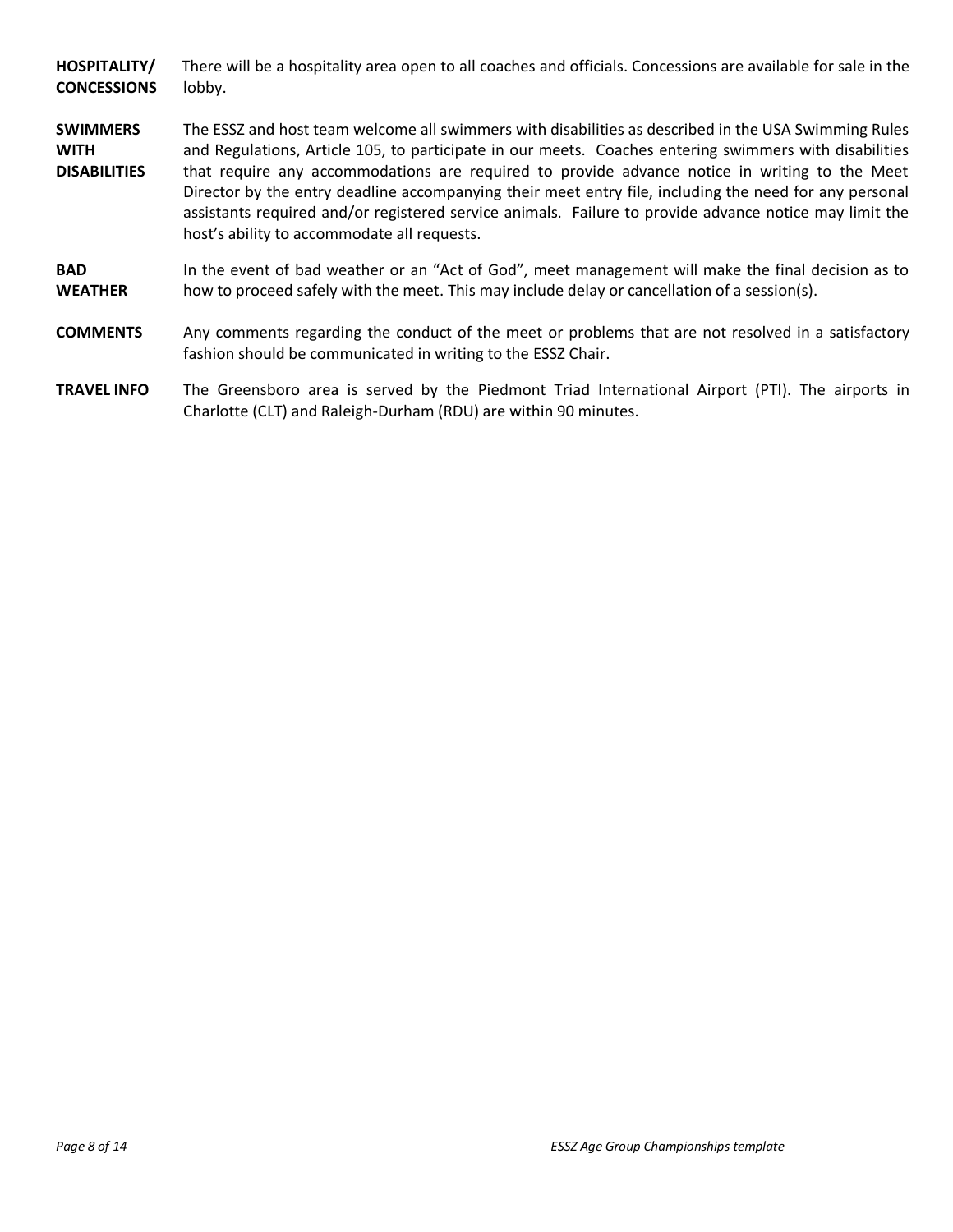## **Order of Events**

| <b>THURSDAY- Timed Finals</b>                         |                                                    |                |  |
|-------------------------------------------------------|----------------------------------------------------|----------------|--|
| Warm-up 3:00 PM/Session start 4:30 PM                 |                                                    |                |  |
| <b>Girls</b>                                          | <b>Events</b>                                      | <b>Boys</b>    |  |
| $\mathbf{1}$                                          | 13-14 800 Free Relay                               | $\overline{2}$ |  |
| 3                                                     | 11-12 400 IM*                                      | 4              |  |
| 5                                                     | 11-12, 13-14 1000 Freestyle*                       | 6              |  |
|                                                       | <b>FRIDAY-Morning Preliminaries</b>                |                |  |
|                                                       | Warm-up 7:30 AM /Session start at 8:45 am          |                |  |
| <b>Girls</b>                                          | <b>Events</b>                                      | <b>Boys</b>    |  |
| 7                                                     | 11-12 200 Freestyle                                | 8              |  |
| 9                                                     | 13-14 200 Freestyle                                | 10             |  |
| 11                                                    | 11-12 100 Breaststroke                             | 12             |  |
| 13                                                    | 13-14 100 Breaststroke                             | 14             |  |
| 15                                                    | 11-12 50 Butterfly                                 | 16             |  |
| 17                                                    | 13-14 100 Butterfly                                | 18             |  |
| 19                                                    | 11-12 100 IM                                       | 20             |  |
| 21                                                    | 13-14 400 IM*                                      | 22             |  |
| 23                                                    | 11-12 200 Backstroke (Fastest Heat During Finals)* | 24             |  |
| 25                                                    | 13-14 400 Free Relay                               | 26             |  |
| 27                                                    | 11-12 200 Free Relay                               | 28             |  |
| <b>FRIDAY-- Afternoon 10 &amp; Under Timed Finals</b> |                                                    |                |  |
| Warm-up not before 1:00/Session start not before 1:45 |                                                    |                |  |
| Girls                                                 | <b>Events</b>                                      | <b>Boys</b>    |  |
| 29                                                    | 10 & Under 200 Freestyle                           | 30             |  |
| 31                                                    | 10 & Under 100 Breaststroke                        | 32             |  |
| 33                                                    | 10 & Under 50 Butterfly                            | 34             |  |
| 35                                                    | 10 & Under 100 IM                                  | 36             |  |
|                                                       | <b>FRIDAY -- Evening Finals</b>                    |                |  |
|                                                       | Warm-up 5:00 PM/Session start at 5:45 PM           |                |  |
| Girls                                                 | Events                                             | <b>Boys</b>    |  |
| 7                                                     | 11-12 200 Freestyle                                | 8              |  |
| 9                                                     | 13-14 200 Freestyle                                | 10             |  |
| 11                                                    | 11-12 100 Breaststroke                             | 12             |  |
| 13                                                    | 13-14 100 Breaststroke                             | 14             |  |
| 15                                                    | 11-12 50 Butterfly                                 | 16             |  |
| 17                                                    | 13-14 100 Butterfly                                | 18             |  |
| 19                                                    | 11-12 100 IM                                       | 20             |  |
| 21                                                    | 13-14 400 IM                                       | 22             |  |
| 23                                                    | 11-12 200 Backstroke (Fastest Heat)                | 24             |  |

**\*Positive Check-In required, deck seeded.**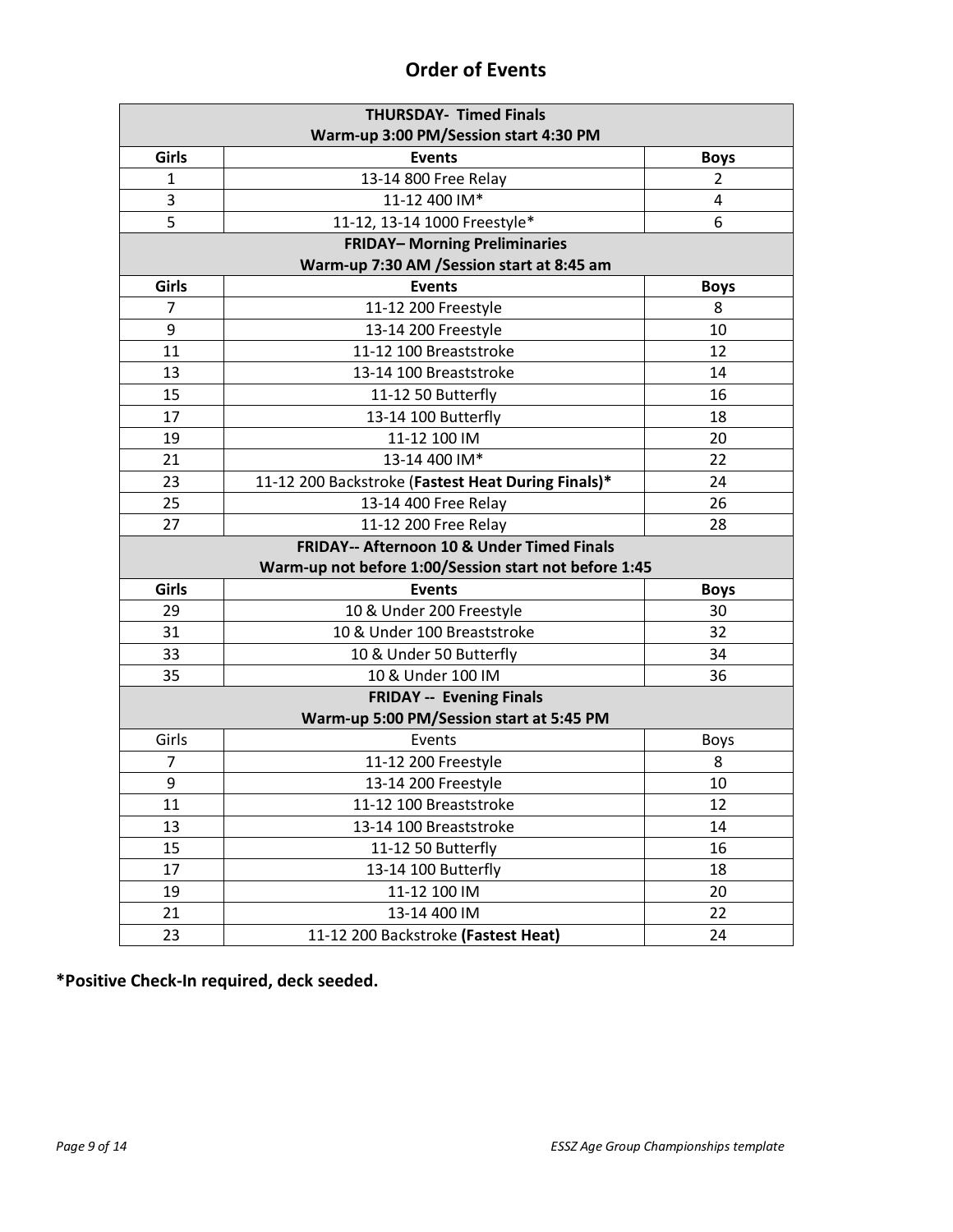| <b>SATURDAY - Morning Preliminaries</b><br>Warm-Up 7:30 AM /Session start at 8:45 AM |                                                         |             |  |  |
|--------------------------------------------------------------------------------------|---------------------------------------------------------|-------------|--|--|
| Girls                                                                                | <b>Events</b>                                           | <b>Boys</b> |  |  |
| 37                                                                                   | 11-12 100 Butterfly                                     | 38          |  |  |
| 39                                                                                   | 13-14 200 Butterfly                                     | 40          |  |  |
| 41                                                                                   | 11-12 100 Freestyle                                     | 42          |  |  |
| 43                                                                                   | 13-14 50 Freestyle                                      | 44          |  |  |
| 45                                                                                   | 11-12 50 Breaststroke                                   | 46          |  |  |
| 47                                                                                   | 13-14 200 Breaststroke                                  | 68          |  |  |
| 49                                                                                   | 11-12 50 Backstroke                                     | 50          |  |  |
| 51                                                                                   | 13-14 100 Backstroke                                    | 52          |  |  |
| 53                                                                                   | 11-12 500 Freestyle (Fastest Heat During Finals)*       | 54          |  |  |
| 55                                                                                   | 13-14 500 Freestyle*                                    | 56          |  |  |
| 57                                                                                   | 11-12 200 Medley Relay                                  | 58          |  |  |
| 59                                                                                   | 13-14 400 Medley Relay                                  | 60          |  |  |
|                                                                                      | <b>SATURDAY - Afternoon 10 &amp; Under Timed Finals</b> |             |  |  |
| Warm-up not before 1:00/Session start not before 1:45                                |                                                         |             |  |  |
| Girls                                                                                | <b>Events</b>                                           | <b>Boys</b> |  |  |
| 61                                                                                   | 10 & Under 100 Butterfly                                | 62          |  |  |
| 63                                                                                   | 10 & Under 100 Freestyle                                | 64          |  |  |
| 65                                                                                   | 10 & Under 50 Backstroke                                | 66          |  |  |
| 67                                                                                   | 10 & Under 500 Freestyle*                               | 68          |  |  |
| 69                                                                                   | 10 & Under 200 Medley Relay                             | 70          |  |  |
| <b>SATURDAY - Evening Finals</b>                                                     |                                                         |             |  |  |
|                                                                                      | Warm-up 5:00 PM/Session start at 5:45 PM                |             |  |  |
| Girls                                                                                | Events                                                  | <b>Boys</b> |  |  |
| 37                                                                                   | 11-12 100 Butterfly                                     | 38          |  |  |
| 39                                                                                   | 13-14 200 Butterfly                                     | 40          |  |  |
| 41                                                                                   | 11-12 100 Freestyle                                     | 42          |  |  |
| 43                                                                                   | 13-14 50 Freestyle                                      | 44          |  |  |
| 45                                                                                   | 11-12 50 Breaststroke                                   | 46          |  |  |
| 47                                                                                   | 13-14 200 Breaststroke                                  | 68          |  |  |
| 49                                                                                   | 11-12 50 Backstroke                                     | 50          |  |  |
| 51                                                                                   | 13-14 100 Backstroke                                    | 52          |  |  |
| 53                                                                                   | 11-12 500 Freestyle (Fastest Heat)                      | 54          |  |  |
| 55                                                                                   | 13-14 500 Freestyle                                     | 56          |  |  |

## **Order of Events**

**\*Positive Check-In required, deck seeded.**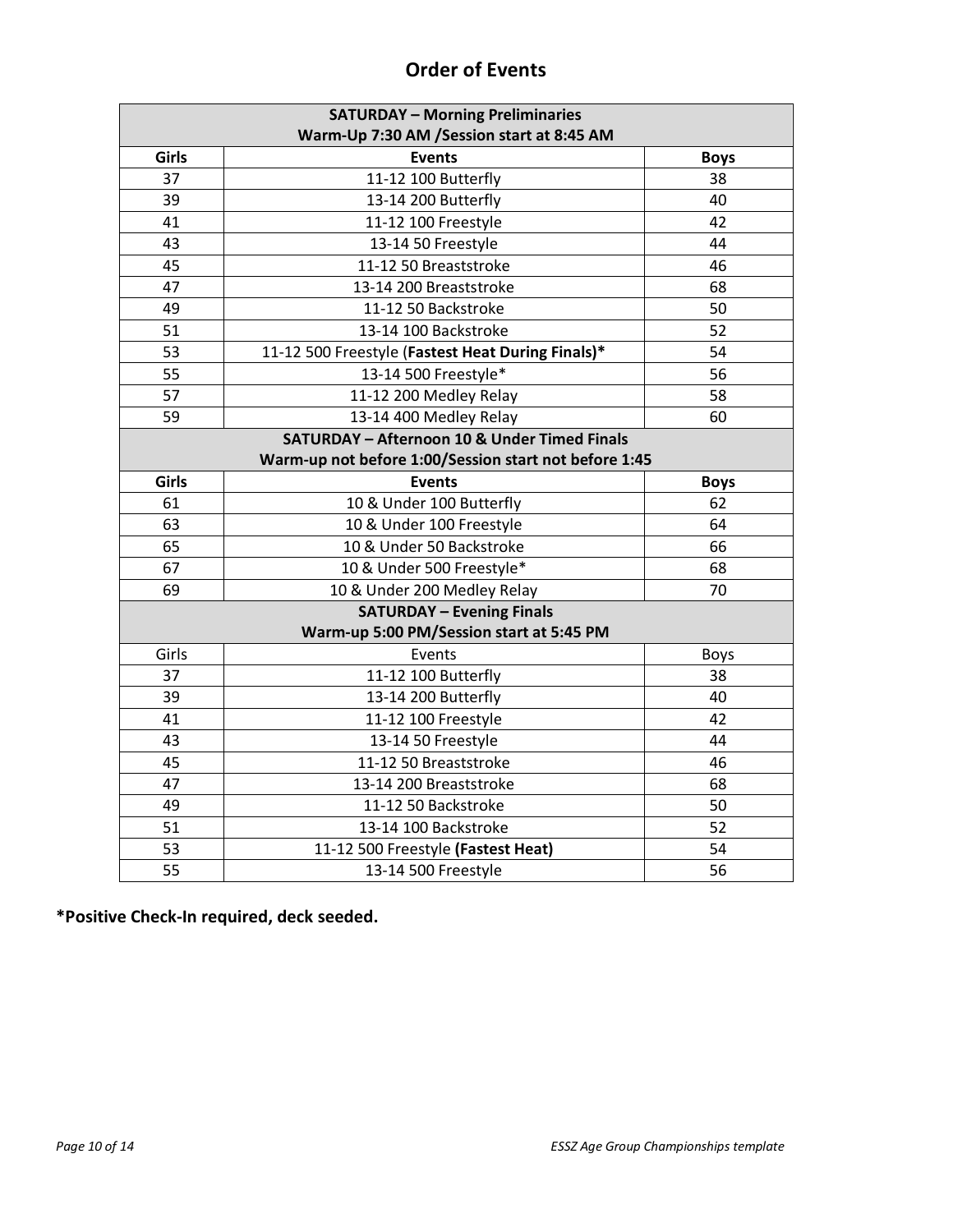|  | <b>Order of Events</b> |  |
|--|------------------------|--|
|  |                        |  |

| <b>SUNDAY - Morning Preliminaries</b>     |                                                       |                          |  |  |  |
|-------------------------------------------|-------------------------------------------------------|--------------------------|--|--|--|
| Warm-up 7:30 AM /Session start at 8:45 AM |                                                       |                          |  |  |  |
| Girls                                     | <b>Events</b>                                         | <b>Boys</b>              |  |  |  |
| 71                                        | 11-12 200 Butterfly (Fastest Heat During Finals)*     | 72                       |  |  |  |
| 73                                        | 13-14 100 Freestyle                                   | 74                       |  |  |  |
| 75                                        | 11-12 50 Freestyle                                    | 76                       |  |  |  |
| 77                                        | 11-12 200 Breaststroke (Fastest Heat During Finals)*  | 78                       |  |  |  |
| 79                                        | 13-14 200 Backstroke                                  | 80                       |  |  |  |
| 81                                        | 11-12 100 Backstroke                                  | 82                       |  |  |  |
| 83                                        | 13-14 200 IM                                          | 84                       |  |  |  |
| 85                                        | 11-12 200 IM                                          | 86                       |  |  |  |
| 87                                        | 11-14 1650 Freestyle (Fastest Heat During Finals)*    | 88                       |  |  |  |
|                                           | (Will score as 11-12 and 13-14)                       |                          |  |  |  |
|                                           | <b>SUNDAY-Afternoon 10 &amp; Under Timed Finals</b>   |                          |  |  |  |
|                                           | Warm-up not before 1:00/Session start not before 1:45 |                          |  |  |  |
| Girls                                     | <b>Events</b>                                         | <b>Boys</b>              |  |  |  |
| 89                                        | 10 & Under 50 Freestyle                               | 90                       |  |  |  |
| 91                                        | 10 & Under 50 Breaststroke                            | 92                       |  |  |  |
| 93                                        | 10 & Under 100 Backstroke                             | 94                       |  |  |  |
| 95                                        | 10 & Under 200 IM                                     | 96                       |  |  |  |
| 97                                        | 10 & Under 200 Freestyle Relay                        | 98                       |  |  |  |
|                                           | <b>SUNDAY - Evening Finals</b>                        |                          |  |  |  |
| Warm-up 5:00 PM/Session start at 5:45 PM  |                                                       |                          |  |  |  |
| Girls                                     | Events                                                | <b>Boys</b>              |  |  |  |
| 71                                        | 11-12 200 Butterfly Fastest Heat                      | 72                       |  |  |  |
| 73                                        | 13-14 100 Freestyle                                   | 74                       |  |  |  |
| 75                                        | 11-12 50 Freestyle                                    | 76                       |  |  |  |
| $87**$                                    | GIRLS 11-14 1650 Freestyle Fastest Heat               | $\overline{\phantom{a}}$ |  |  |  |
| 77                                        | 11-12 200 Breaststroke Fastest Heat                   | 78                       |  |  |  |
| 79                                        | 13-14 200 Backstroke                                  | 80                       |  |  |  |
| 81                                        | 11-12 100 Backstroke                                  | 82                       |  |  |  |
| $---$                                     | BOYS 11-14 1650 Freestyle Fastest Heat                | 88**                     |  |  |  |
| 83                                        | 13-14 200 IM                                          | 84                       |  |  |  |
| 85                                        | 11-12 200 IM                                          | 86                       |  |  |  |

**\*Positive Check-In required, deck seeded.**

**\*\*Please note different event order during Finals.**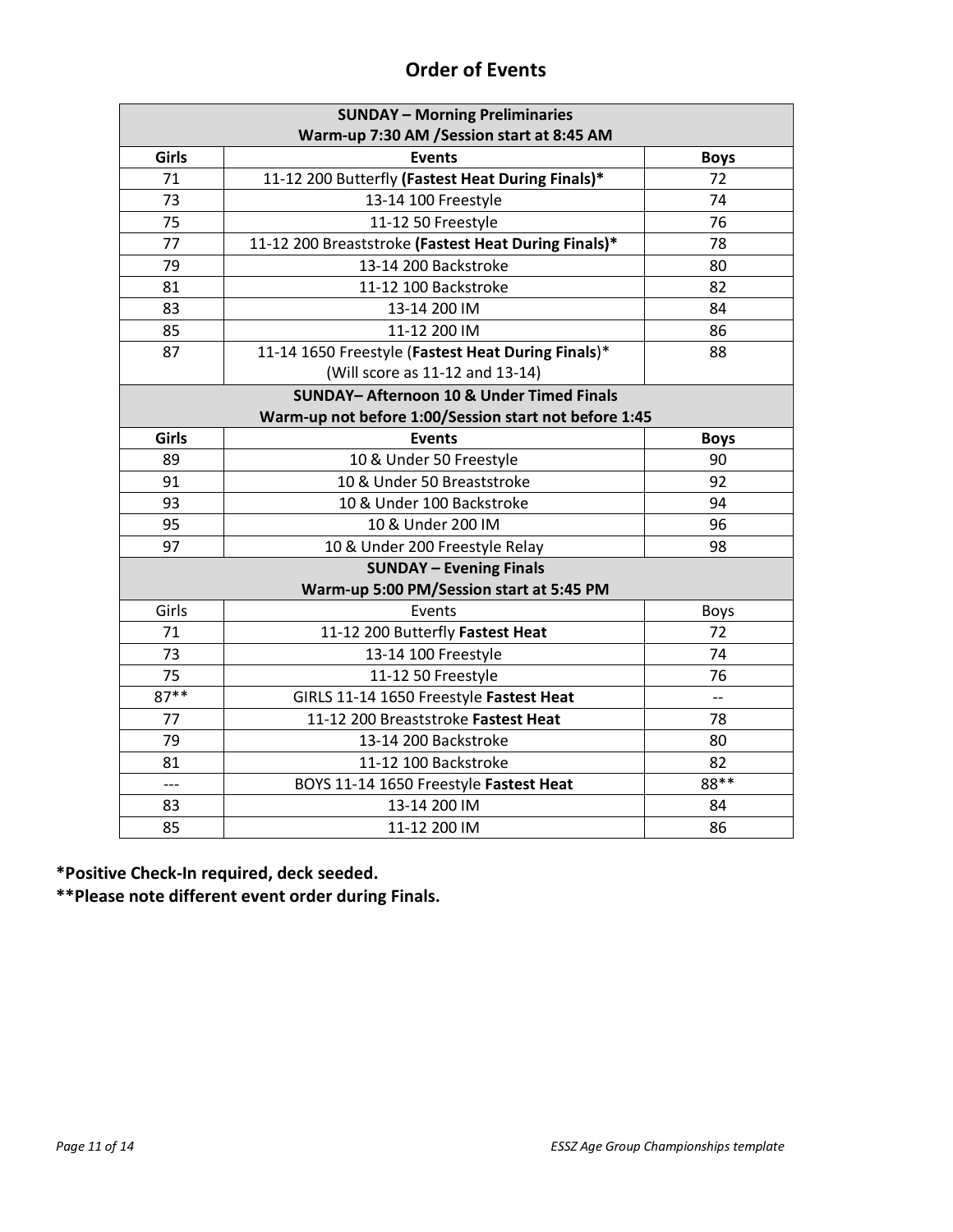### **ESSZ Age Group Championships Coach Contact, Entry Summary/Payment, Waiver Forms**

Complete the coach contact form, the entry summary/payment form, and the waiver form. Mail/Email forms along with entry fee checks payable to SwimGSA to:

> Swim GSA ATTN: Amy Stowers P. O. Box 10085 Greensboro, NC 27404 Email to: [Amy@GSAswim.org](mailto:Amy@GSAswim.org)

#### **Coach Contact Form**

| Team Name           |  |
|---------------------|--|
| Club Code-LSC       |  |
| <b>Head Coach</b>   |  |
| Head Coach<br>Phone |  |
| Head Coach<br>Email |  |

## **Please list all coaches attending this meet to assist with meet communications.**

| <b>Coach Name</b> | <b>Cell Phone</b> | Email |
|-------------------|-------------------|-------|
|                   |                   |       |
|                   |                   |       |
|                   |                   |       |
|                   |                   |       |
|                   |                   |       |
|                   |                   |       |
|                   |                   |       |
|                   |                   |       |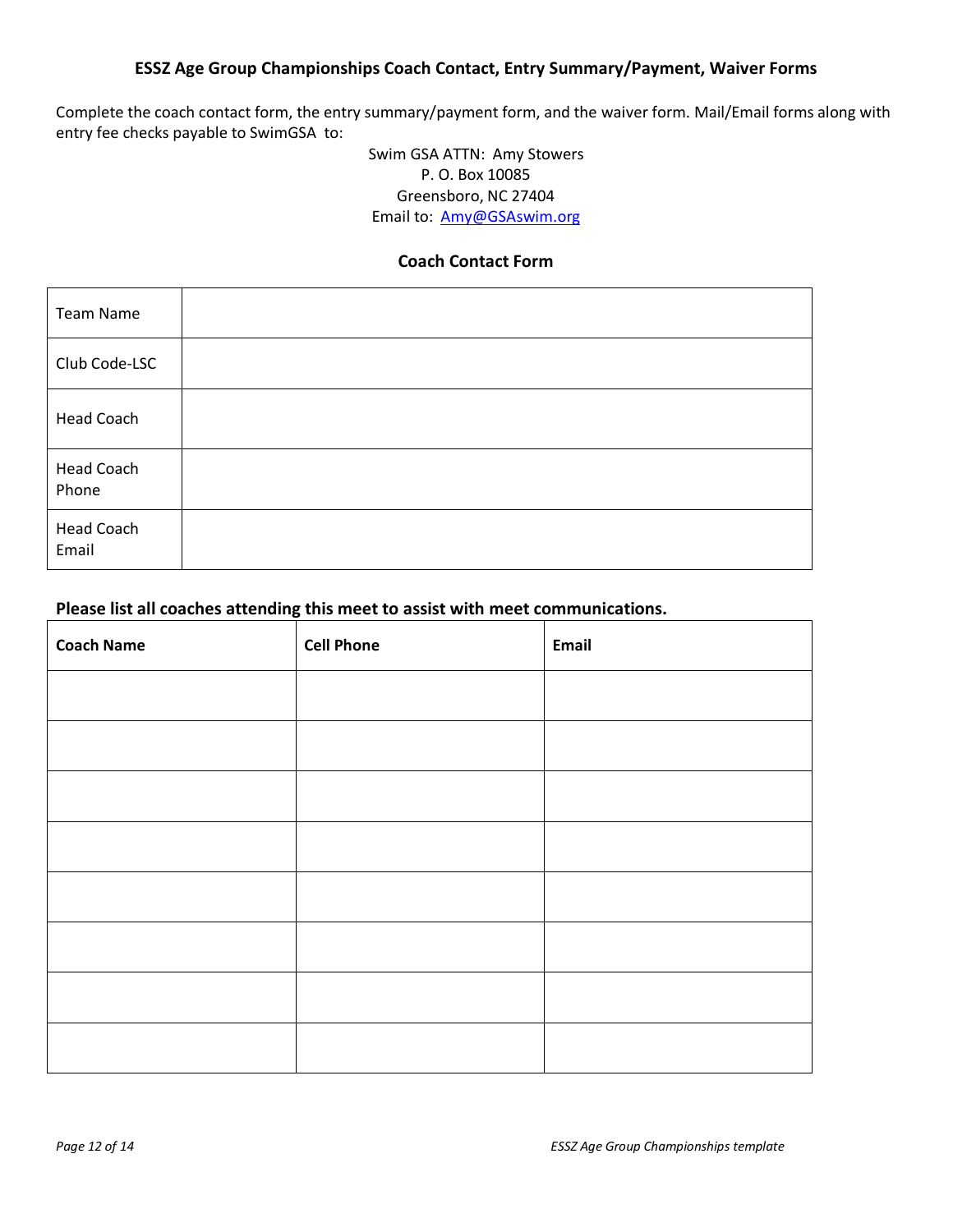#### **ESSZ Age Group Championships Event Summary/Payment, Waiver, and Liability Release:**

| Team Name:    | Relay  | Club<br>Code/LSC: |
|---------------|--------|-------------------|
| Head Coach:   |        |                   |
| Coach Cell    | Coach  |                   |
| Phone:        | Email: |                   |
| Team Address: |        |                   |

| <b>Entry Summary:</b>  | Total    | <b>Total Individual</b> | <b>Total Relay</b> |  |
|------------------------|----------|-------------------------|--------------------|--|
|                        | Swimmers | Entries                 | Entries            |  |
| Girls                  |          |                         |                    |  |
| <b>Boys</b>            |          |                         |                    |  |
| <b>Total Swimmers</b>  |          |                         |                    |  |
| Fees per swimmer/event | \$23.00  | \$10.00                 | \$15.00            |  |
| <b>Total Fees Due</b>  | \$       | \$                      | \$                 |  |

**MAKE CHECKS PAYABLE TO SWIM GSA. All forms and payment must be received for entries to be considered complete.** 

**Mail to: Swim GSA ATTN: Amy Stowers P. O. Box 10085 Greensboro, NC 27404 Email to: Amy@GSAswim.org**

**ESSZ Membership:** Is your club a member of the Eastern Section of the Southern Zone? Yes/No

\_\_\_\_\_\_\_\_\_\_\_\_\_\_\_\_\_\_\_\_\_\_\_\_\_\_\_\_\_\_\_\_\_\_\_\_\_\_\_\_\_\_\_\_\_\_\_\_\_\_\_\_\_\_\_\_\_\_\_\_\_\_\_\_\_\_\_\_\_\_\_\_\_\_\_\_\_\_\_\_\_\_\_

#### **Waiver and Liability Release:**

I, the undersigned coach or team representative, verify that all of the swimmers and coaches listed on the enclosed entry are registered with USA Swimming. I acknowledge that I am familiar with the Safety Rules of USA Swimming, Inc. and [LSC] regarding warm-up procedures and meet safety guidelines, and that I shall be responsible for the compliance of my swimmers with those rules during this meet. Swim GSA, Greensboro Aquatic Center, City of Greensboro, North Carolina Swimming, Inc., USA Swimming Southern Zone, and USA Swimming, Inc., their agents, employees, and coaches shall be held free and harmless from any and all liabilities or claims for damages arising by reason of illness or injury to anyone during the conduct of this meet. I also acknowledge that by entering this meet, I am granting permission for the names of any or all of my team's swimmers to be published on the internet in the form of Psych Sheets, Meet Results, or any other documents associated with the running of this meet.

SIGNATURE (Coach or Club Representative) TITLE/CLUB/DATE